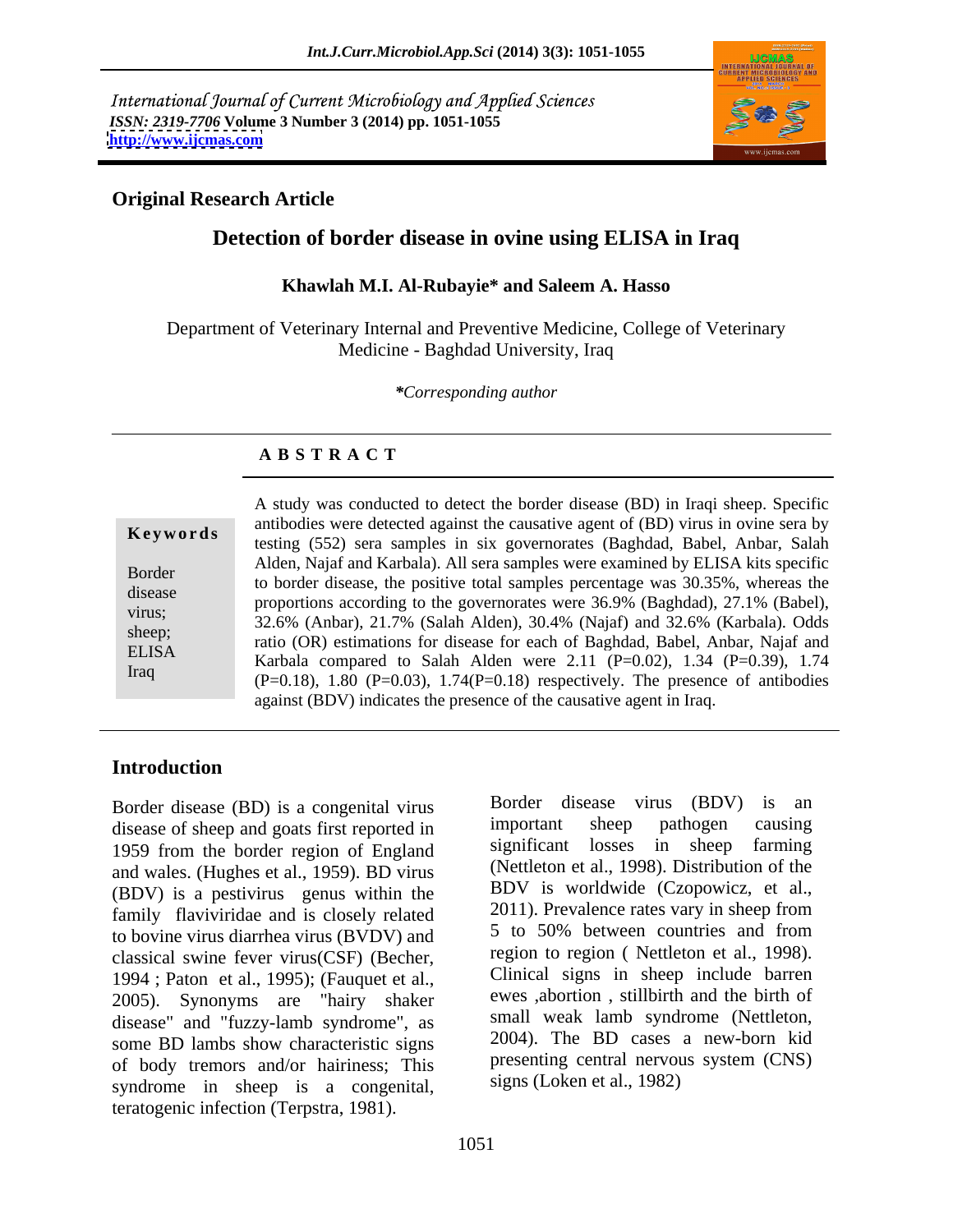Infection of fetuses can result in the birth centrifugation and stored at -20 °C until of persistently infected (PI) lambs (keyvanfar and karimi, 1997). The virus spreads from sheep to sheep with (PI)animals being the most potent source ELISA (Enzyme immune sorbent assay ) of infection (Laude and Gelfi, 1979). Vertical transmission play an important role in the epidemiology of the disease the companies instructions to detect the .Pestiviruses may also spread by eartagging, castration and oral infusion, and even through rectal examination using Control positive and negative reference gloves Contaminated with feces from a PI sera were included in every test. These animal (Lang-Ree et al., 1994).Sheep may should give results within predetermined also be infected following close contact with cattle excreting the closely related BVDV ( Wensvoort et al., 1989). Both determine the rate of infection of BDV in BVDV and BDV infect cattle, sheep, Iraq. goats, and many other wild ruminants and pigs but in clinical conditions, BVDV is Data were analyzed by using SAS mostly found in cattle, whereas both BDV Program. Proportions of incidence were and BVDV can be isolated from sheep estimated. Also OR were estimated for (Strong et al., 2010). BDV infections in each governorates compared to Salah pregnant goats result abortion and malformation in fetuses and neonates (Depner et al., 1990; Nettleton et al., Results and Discussion 1998). The BDV has been reported in sheep in Iran (Keyvanfar and karimi,

Czopowicz et al., (2011) detected antibodies against border disease in goat in Poland; it was also detected in sheep in Spain (Mainar-Jaime and Vazquez-<br>Baghdad 34 +ve sera samples with<br> $\frac{1}{26.0\%}$  Boland, 1999) and in sheep in Turkey<br> $\frac{26.0\%}{26.0\%}$  Bobal  $\frac{25 + ye}{25 + ye}$  in  $\frac{27.1\%}{25.0\%}$  Apper 30 (Yazici et al., 2012) as well as in Austria (Schleter et al., 2006). Ahew  $BDV$  21.7%, Najaf 28 +ve in 30.4% and subgroup was reported in turkey Karbala 30 +ve in 32.6% (Table -1-). (Oguzoglut et al., 2001). No survey has been done in small ruminants (sheep and goats) neither on the antigen nor the Iraq. antibody of BDV in Iraq.

Five hundred fifty two ovine blood  $2.11$   $(P=0.02)$ ,  $1.34$   $(P=0.39)$ ,  $1.74$ samples were collected without  $(P=0.18)$ , 1.80  $(P=0.03)$ , 1.74  $(P=0.18)$ anticoagulant, sera were separated by

serological testing.

SVANOVIR BDV- Abs is an indirect for the detection of border disease virus in small ruminants, it was used according to antibody to BDV in sheep sera .

limits for the test to be considered valid. Ovine sera samples were tested to Iraq.

Alden which considered as base.

## **Results and Discussion**

1997) randomly from six governorates examined  $\frac{1}{2}$  Spain (Mainar-Jaime and Vazquez-<br>Bachdad  $\frac{34}{2}$  +ve sera samples with (Schiefer et al., 2006). Anew BDV  $21.7\%$  Najaf  $28 + v$ e in 30.4% and Out of 552 ovine sera samples collected by ELISA kits (SVANOVIR® BDV- Ab) specific to border disease, the positive total samples were 167 ( 30.25%) (fig-1) and according to the governorates were in Baghdad  $34 +ve$  sera samples 36.9%, Babel 25+ve in 27.1%, Anbar 30 +ve in 32.6%, Salah Alden  $20$  +ve in 21.7%, Najaf 28 +ve in 30.4% and Karbala 30 +ve in 32.6% ( Table -1-). The presence of antibodies against (BDV) indicates the presence of the disease in Iraq.

**Materials and Methods** for each of Baghdad, Babel, Najaf and Odds ratio estimations for BDV disease Karbala compared to Salah Alden were 2.11  $(P=0.02)$ , 1.34  $(P=0.39)$ ,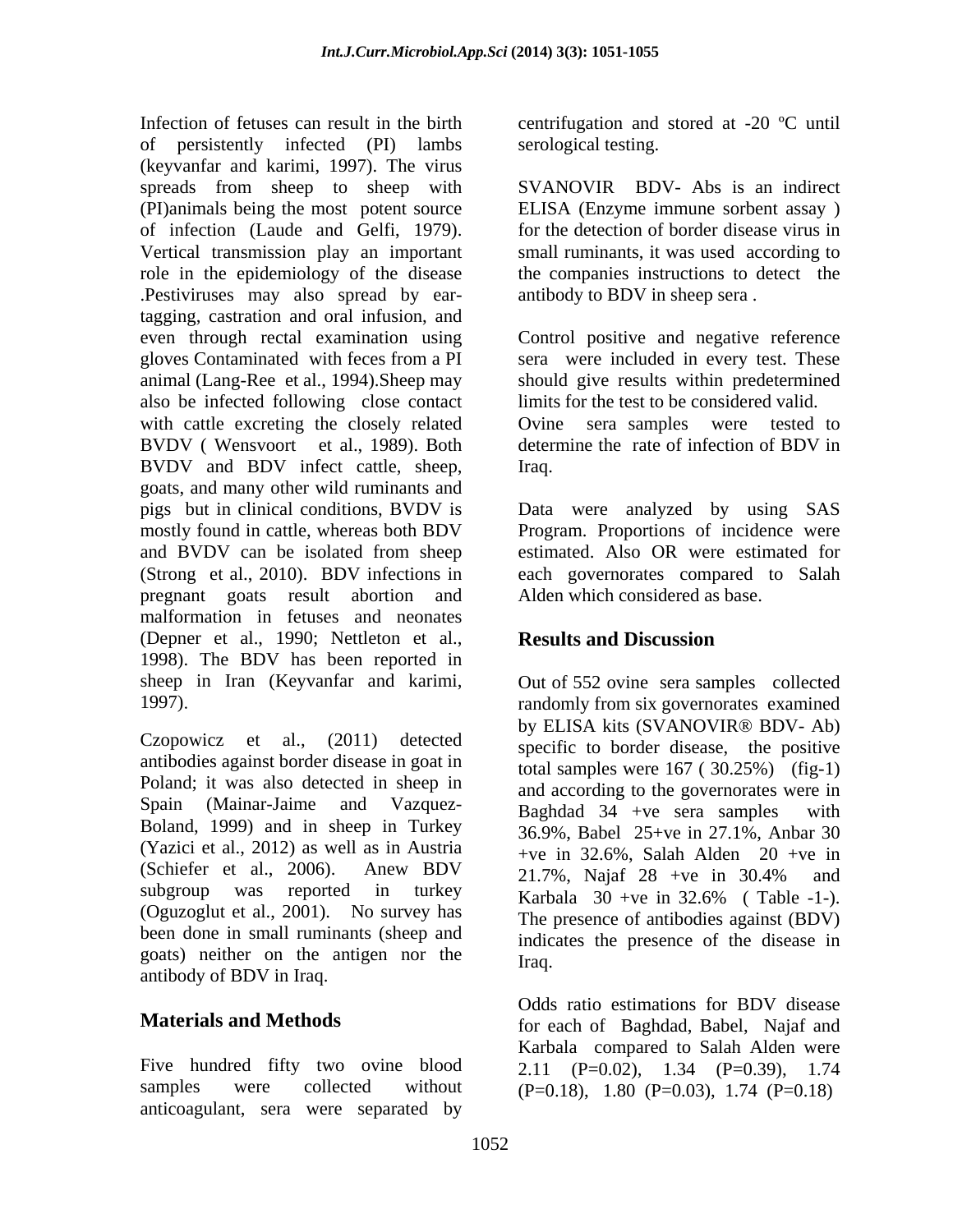**Fig.1** BDV Antibody percentage of in ovine in Iraq



**Table.1** The percentage of BDV antibodies in the capital (Baghdad) and some governorate of Iraq

| Governorate | <b>Samples</b> |      |                            | Negative Positive Percentage Positive |
|-------------|----------------|------|----------------------------|---------------------------------------|
| Baghdad     | 92             | - 58 | $J_{\rm T}$                | 36.9%                                 |
| Babble      | 92             | 67   | $\cap \subset$<br>$\Delta$ | 27.1 %                                |
| Anbar       | 92             | 62   | 30                         | 32.6 %                                |
| Salah Alden | 92             |      | $\Delta$<br>$\angle U$     | 21.7 %                                |
| Najaf       | 92             | 64   | $\gamma$<br>$\angle$ 0     | 30.4 %                                |
| Karbala     | 92             | 62   | 30                         | 32.6 %                                |
| Total       | 552            | 385  | 167                        | 30.25 %                               |

**Table.2** The odds ratio in capital and some governorate compared with Salah Alden

| Odds ratio of incidence in governorate compared with Salah Alden |                   |                         |             |      |  |  |
|------------------------------------------------------------------|-------------------|-------------------------|-------------|------|--|--|
| Governorates                                                     | <b>Odds ratio</b> | 95 % CI                 | Z statistic |      |  |  |
| Salah Alden                                                      |                   |                         |             |      |  |  |
| Baghdad                                                          | 2.11              | 1.09 to 4.04            | 2.246       | 0.02 |  |  |
| Karbala                                                          | 1.74              | 0.90 to 3.36            | 1.338       | 0.18 |  |  |
| Najaf                                                            | 1.80              | 1.03 to 3.13            | 2.076       | 0.03 |  |  |
| Babel                                                            | 1.34              | $0.68$ to 2.63          | 1.648       | 0.39 |  |  |
| Anbar                                                            | 1.74              | $0.90 \text{ to } 3.36$ | 1.338       | 0.18 |  |  |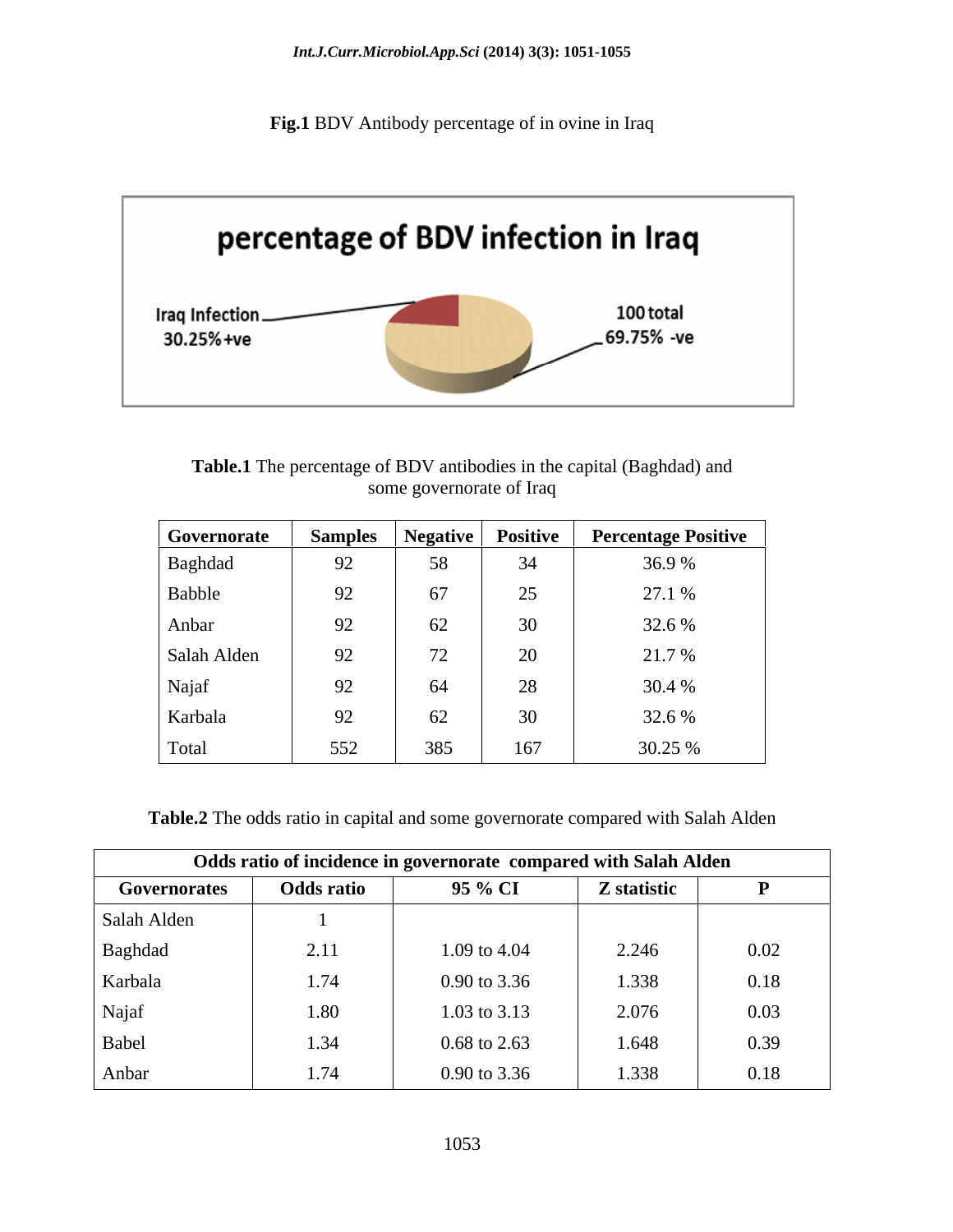respectively (Table 2). Out of 552 ovine The presence of antibody in the serum sera samples examined by ELISA 167 indicate the presence of BDV, this is the +ve in (30.35%) this result is agrees with first recording of this specific disease in the results which indicated that the Iraq. It is imperative to conduct further overall seroprevanelces of pestivirus studies, by PCR genotyping and virus antibody in sheep and goat were 46.62% and 32.871% (Prevalence of pestivirus in Iran) respectively. The results indicate that the rate of infection with BDV was relatively high in Baghdad, about 36.9 % of total tested samples (fig 2) this coordinate with BVD infection rate in the same governorate (Baghdad) in cattle References (khawlah M.I.Al-Rubayie and Saleem A.Hasso., 2012). Using ELISA in 552 tested sheep sera, the overall detected seropositive of pestivirus was  $36.9\%$  share  $N_{\text{inclsw}}$   $100.542$ seropositive of pestivities was 50.5% sheep. Virology 198:542 sera collected from the capital Baghdad because it is near to Iran from one side and Bagnicka E, Szalus-Jordanow O, the present of many small ruminant needed for religious condition by the 2011. visitors to Al- Kademia, while the lowest Depner, K.R., Hubschle, O.J., Liess, B., seroprevalence (21.7%) was detected in 1990. Transplacental BVD virus Salah Alden because the visitors were transmission after experimental lesser to this governorate . In Al-Anbar it was  $(32.6%)$  mostly due to it being a means a series of the series with border governorate to Syria and Jordan but still less than Baghdad as in (fig.2). BDV antibodies percentage in Karbala and Najaf were 32.6%, 30.4% respectively, Desselberger U, Ball LA 2005: Virus the percentages were higher because of the Taxonomy, Classification and many visitors from whole world especially Iranian to the holey shrines. Babel is a governorate with lesser amount of visitor than the above (Table-1-). The highest seroprevalence records were recorded in

The significant of OR was shown in two governorates (Baghdad and Karbala). <sup>01 s</sup><br>These result available ethnikute to spinting 317 These result could be attribute to existing<br>of religious locations in those two Keyvanfar, H. and N.karimi, 1997. of religious locations in those two governorates which could make them more exposed to BDV disease as a result of large number of visitors (carriers)

isolation to confirm our results.

#### **Acknowledgement**

We thank our GOD faithfulness and helpfulness to do this study.

## **References**

- Becher, P.1994. Molecular characterization of Border disease virus, a pestivirus of sheep. Virology 198:542
- Czopowicz M, Jarosław K., Schirrmeier H, Bagnicka E, Szalus-Jordanow O, Nowicki M, Witkowski L., Frymus T 2011.
- 1990. Transplacental BVD virus transmission after experimental inoculation of goats in different pregnancy stages. Dtsch. tiera¨ rztl. Wochenschr. 97, 421-423.
- Fauquet CM, Mayo MA, Maniloff J, Desselberger U, Ball LA 2005: Virus Taxonomy, Classification and Nomenclature of Viruses. Eighth Report of the International Committee on Taxonomy of Viruses. Academic Press, London. 1162 pp.
- Iran and Sudan.<br>
Border disease, an undescribed disease Hughes L.E., Kershaw G.F. 1959: "B" or of sheep. Veterinary Record, 71, 313 317
	- Keyvanfar, H. and N.karimi, 1997. Veterinary Virology .3rd Edn.,Tehran University Publication .Tehran
- coming from Iran 2012.detection of bovine viral diarrheaKhawlah M.I.Al-Rubayie; Saleem A.Hasso